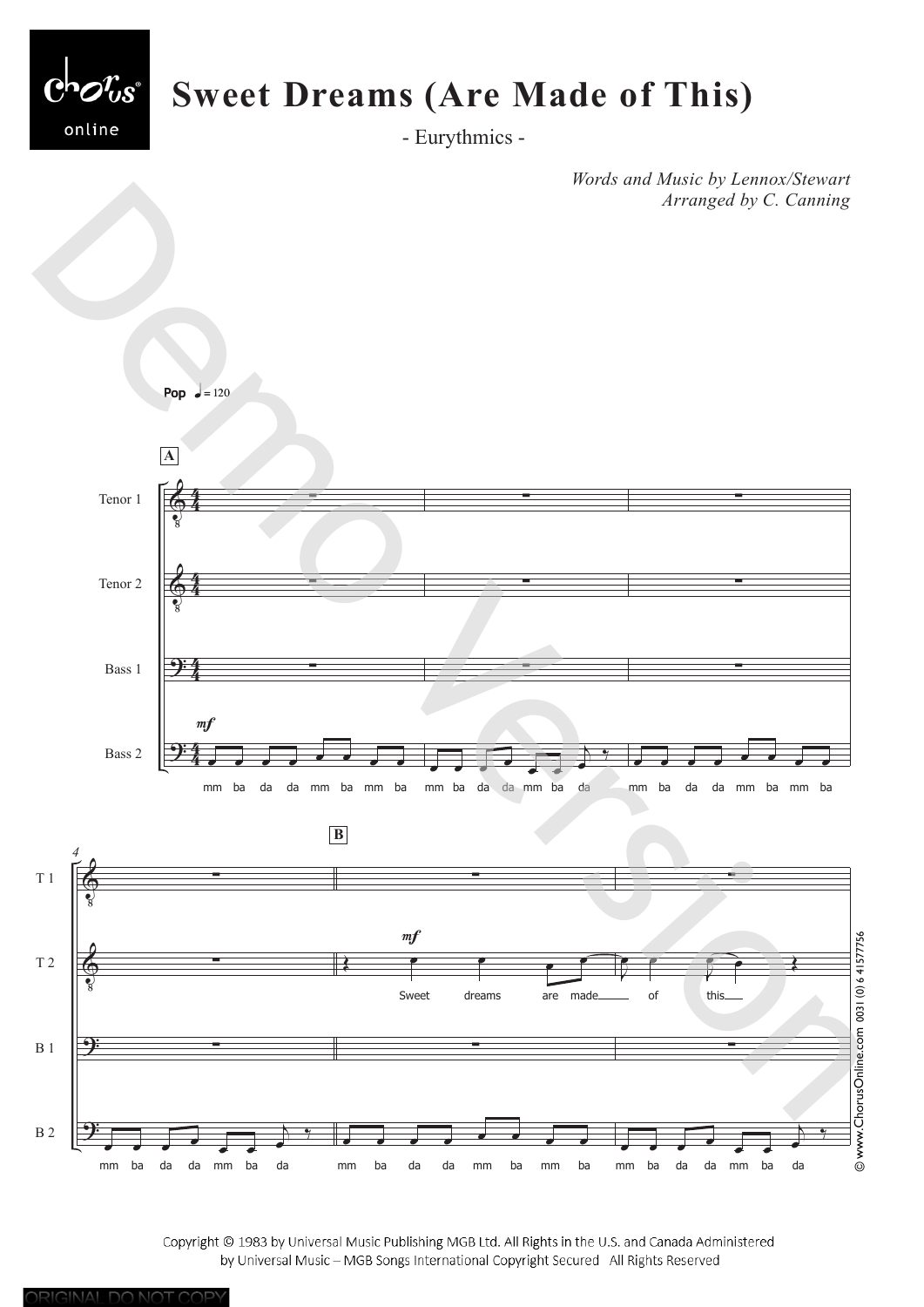## Sweet Dreams 3 TTBB

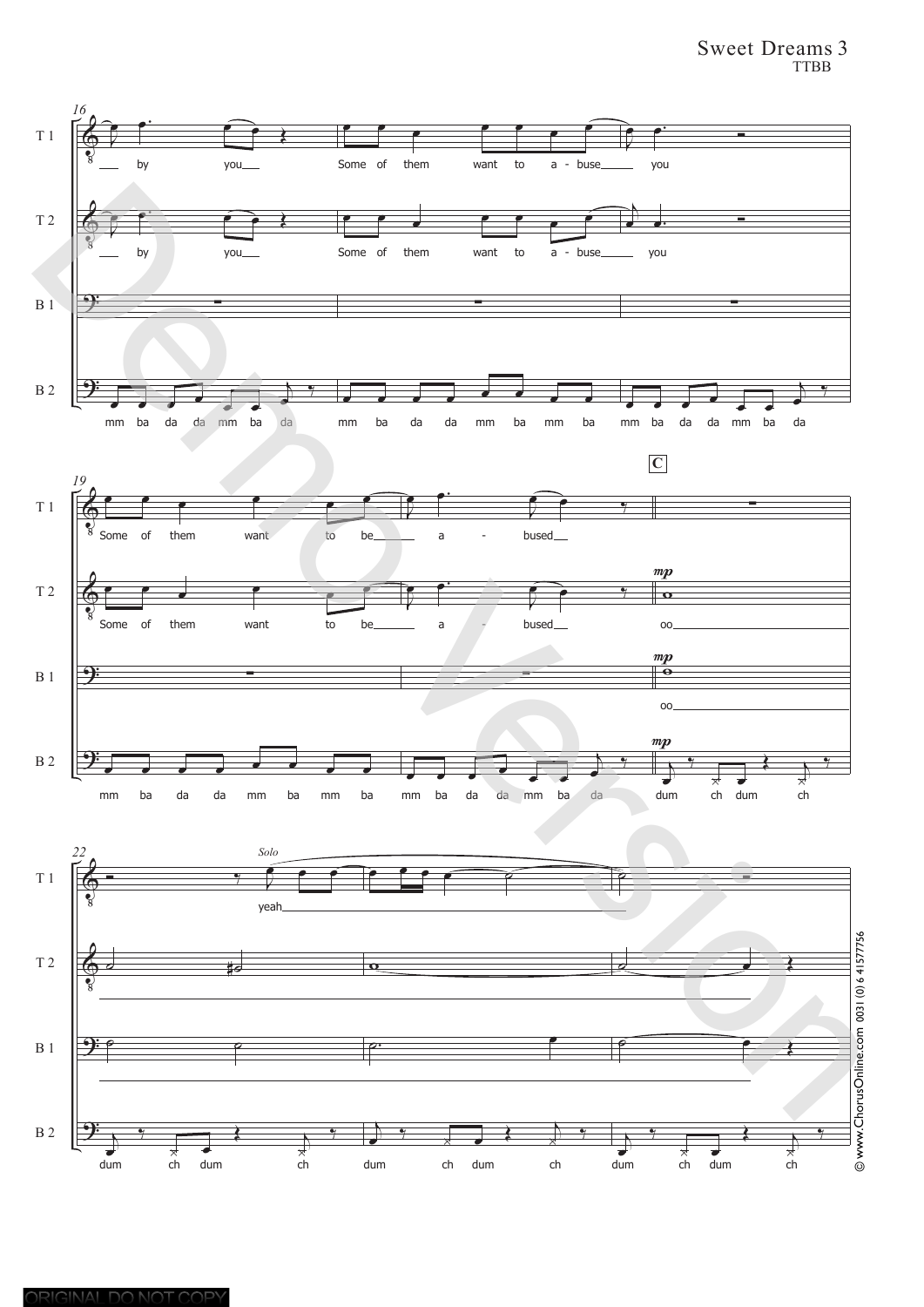## Sweet Dreams 5 TTBB

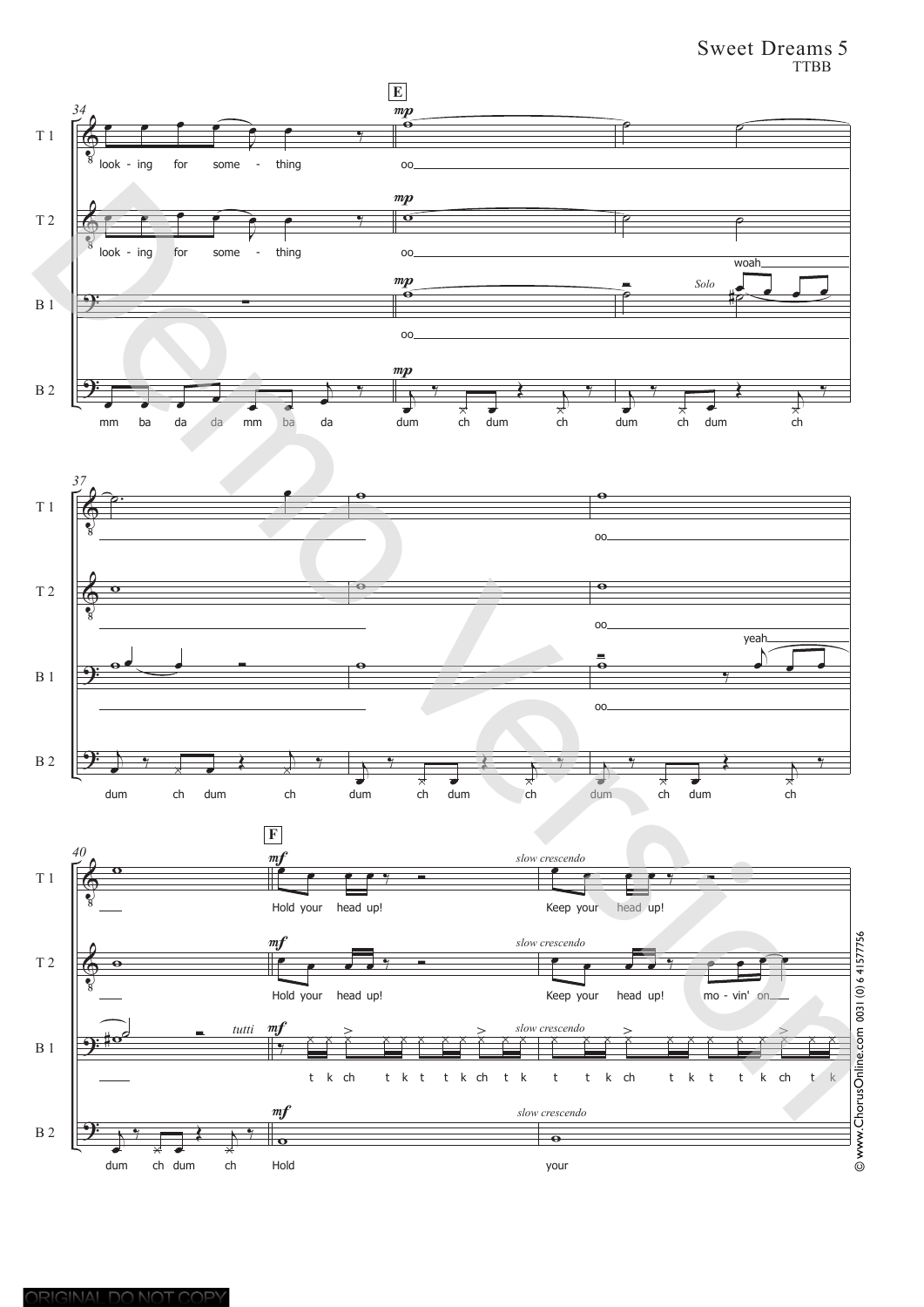Sweet Dreams 7 TTBB

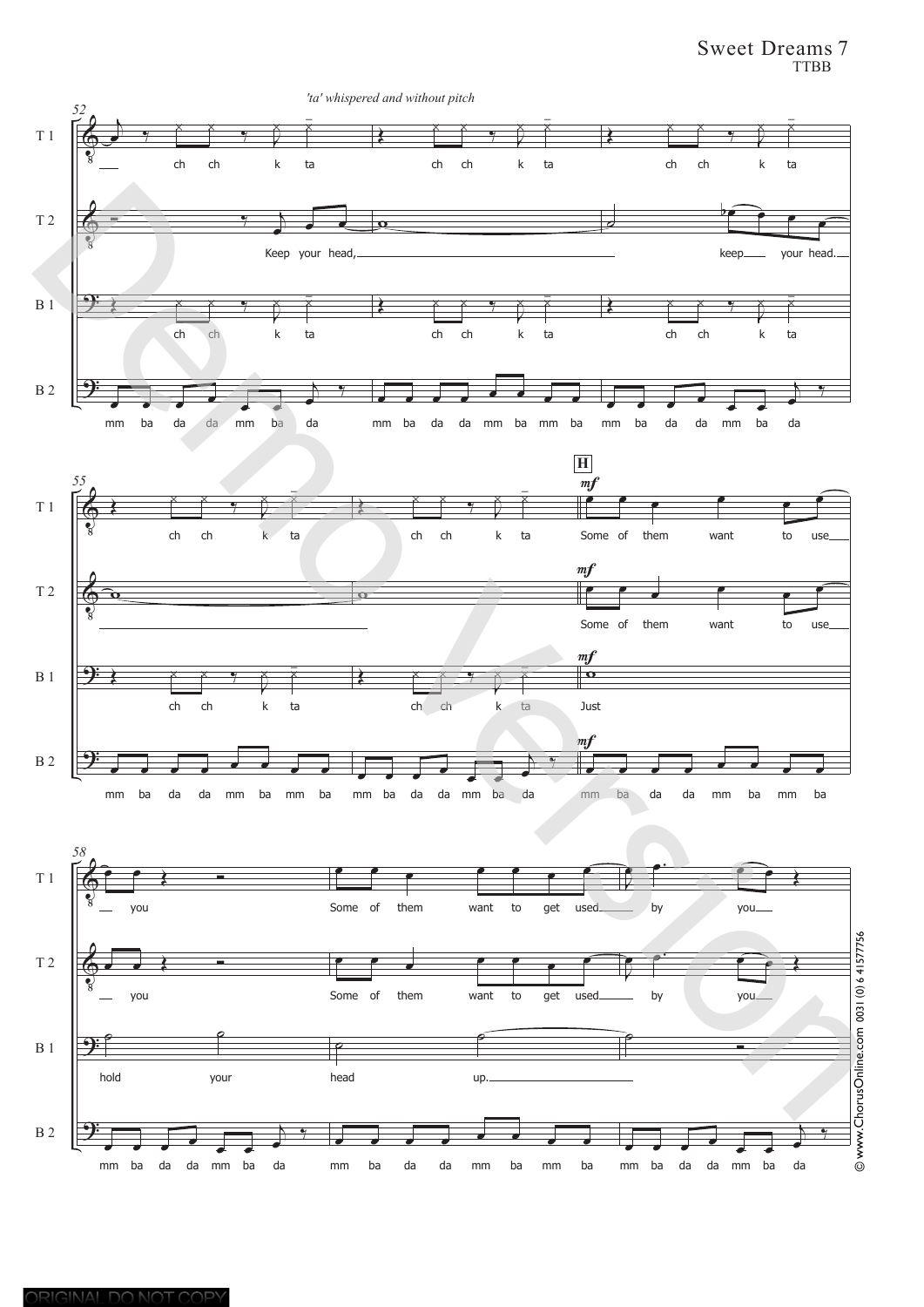Sweet Dreams 9 TTBB

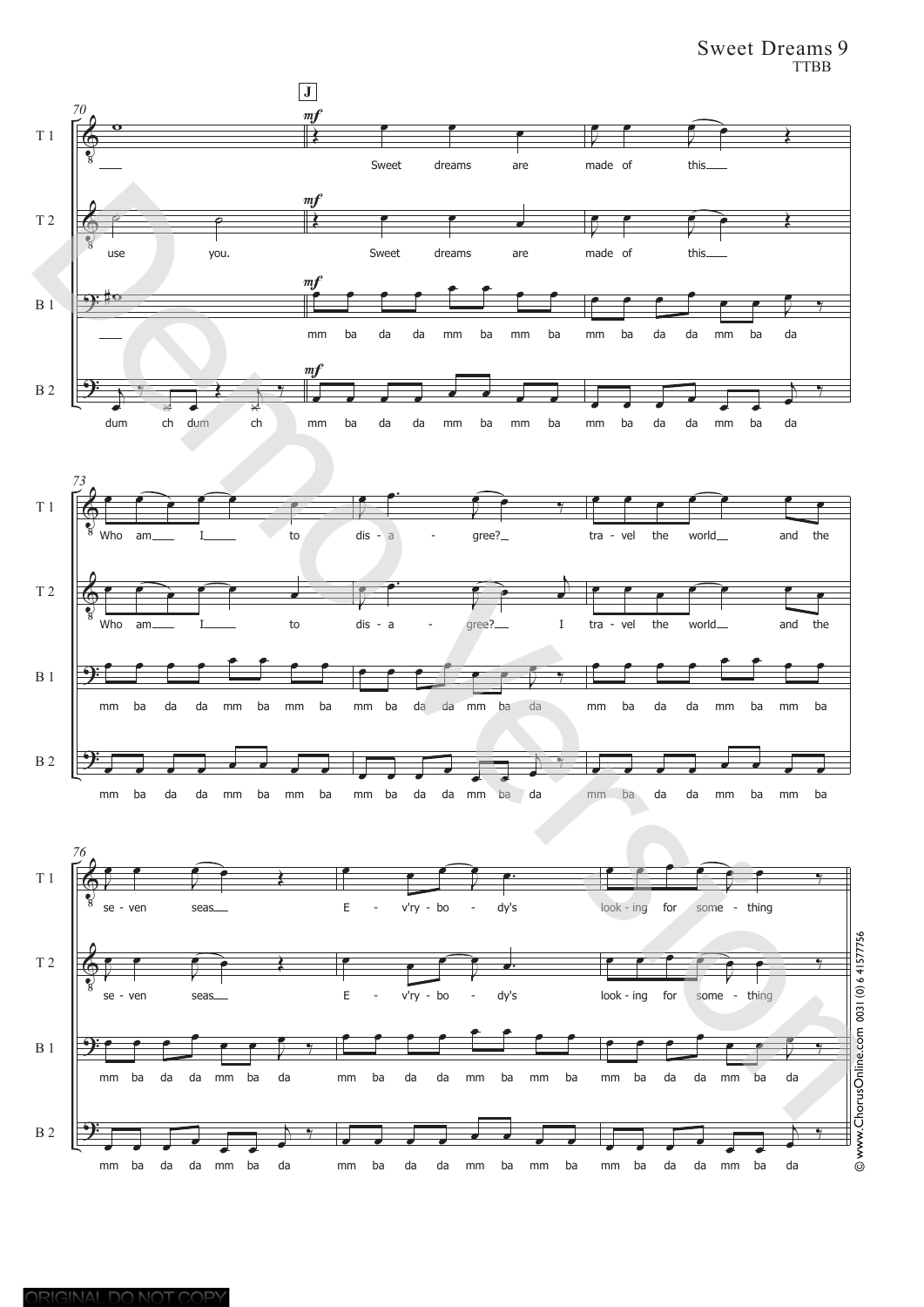## Sweet Dreams 11 TTBB